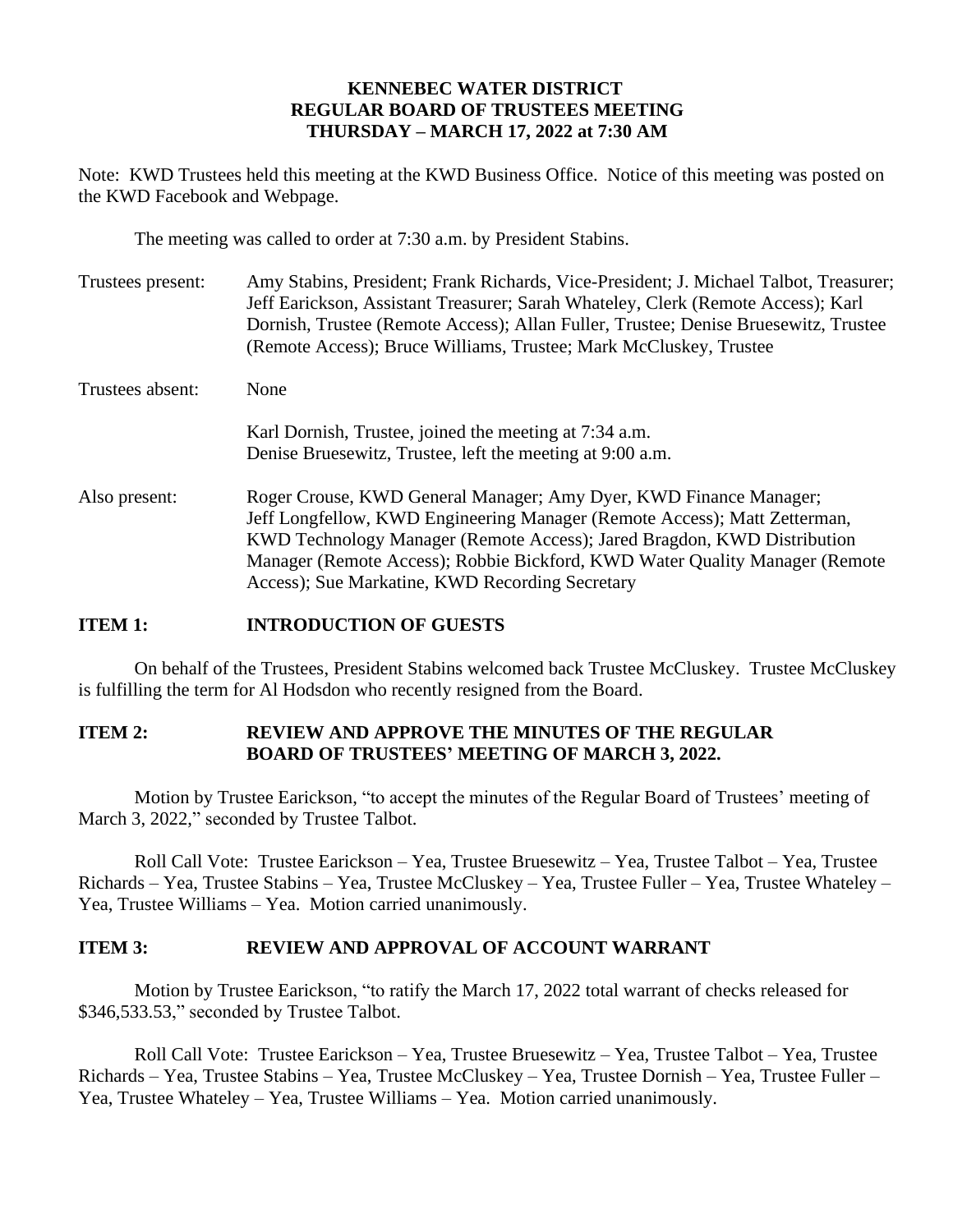#### **ITEM 4: REVIEW FEBRUARY 2022 FINANCIAL REPORTS**

The Trustees were provided with the February/Year-to-Date 2022 Financial Statements and Accounts Receivable Aging Report, and a brief review was conducted.

# **ITEM 5: REVIEW BUDGET ESTIMATE AND CONSTRUCTION SCHEDULE OF NEW ADMINISTRATION AND OPERTIONS FACILITIES AND 2022 BORROWING PLAN**

Mr. Crouse conducted a PowerPoint presentation to review the refined budget figure for the new KWD facility and the borrowing options for this and three other major 2022 KWD projects. Mr. Crouse answered questions from the Board members regarding the funding of these projects and future potential water rate impacts.

### **ITEM 6: APPROVALS/MOTIONS NEEDED**

### **A. Approval of Guaranteed Maximus Price Amendment to JF Scott Agreement**

The Trustees were provided with a request for authorization memo outlining the reasons to amend the contract with JF Scott Construction, the construction manager for KWD's new administration and operations facility, to establish a Guaranteed Maximum Price for the building construction.

Motion by Trustee Richards, "to approve the amendment to the contract with JF Scott Construction to establish a Guaranteed Maximum Price of \$13,404,889.00 for the construction of KWD's new facility," seconded by Trustee Earickson.

Roll Call Vote: Trustee Earickson – Yea, Trustee Bruesewitz – Yea, Trustee Talbot – Yea, Trustee Richards – Yea, Trustee Stabins – Yea, Trustee McCluskey – Yea, Trustee Dornish – Yea, Trustee Fuller – Yea, Trustee Whateley – Yea, Trustee Williams – Yea. Motion carried unanimously.

### **B. Approval of Bond Resolution for Revenue Bond**

In order to proceed with the steps necessary to obtain the funding for the new KWD Administration and Operations Facility, the High Street and Eustis Parkway, Waterville, water main replacement project, the Western Avenue, Fairfield, water main replacement project, and the WTP Chemical Storage Improvement project, it is necessary for the Board to approve borrowing resolutions provided by bond counsel. (See full resolutions following conclusion of minutes.)

Motion by Trustee Fuller, "to adopt the 2022 Borrowing Resolution as provided and stated by bond counsel, Pierce Attwood, LLP, for the new KWD Administration and Operations Facility and the High Street and Eustis Parkway, Waterville, water main replacement project for \$15,400,000.00 and to adopt the 2022 Borrowing Resolution as provided and stated by bond counsel, Pierce Attwood, LLP, for the Western Avenue, Fairfield, water main replacement project and the WTP Chemical Storage Improvement project for \$3,140,513.00" seconded by Trustee Earickson.

Roll Call Vote: Trustee Earickson – Yea, Trustee Bruesewitz – Yea, Trustee Talbot – Yea, Trustee Richards – Yea, Trustee Stabins – Yea, Trustee McCluskey – Yea, Trustee Dornish – Yea, Trustee Fuller – Yea, Trustee Whateley – Yea, Trustee Williams – Yea. Motion carried unanimously.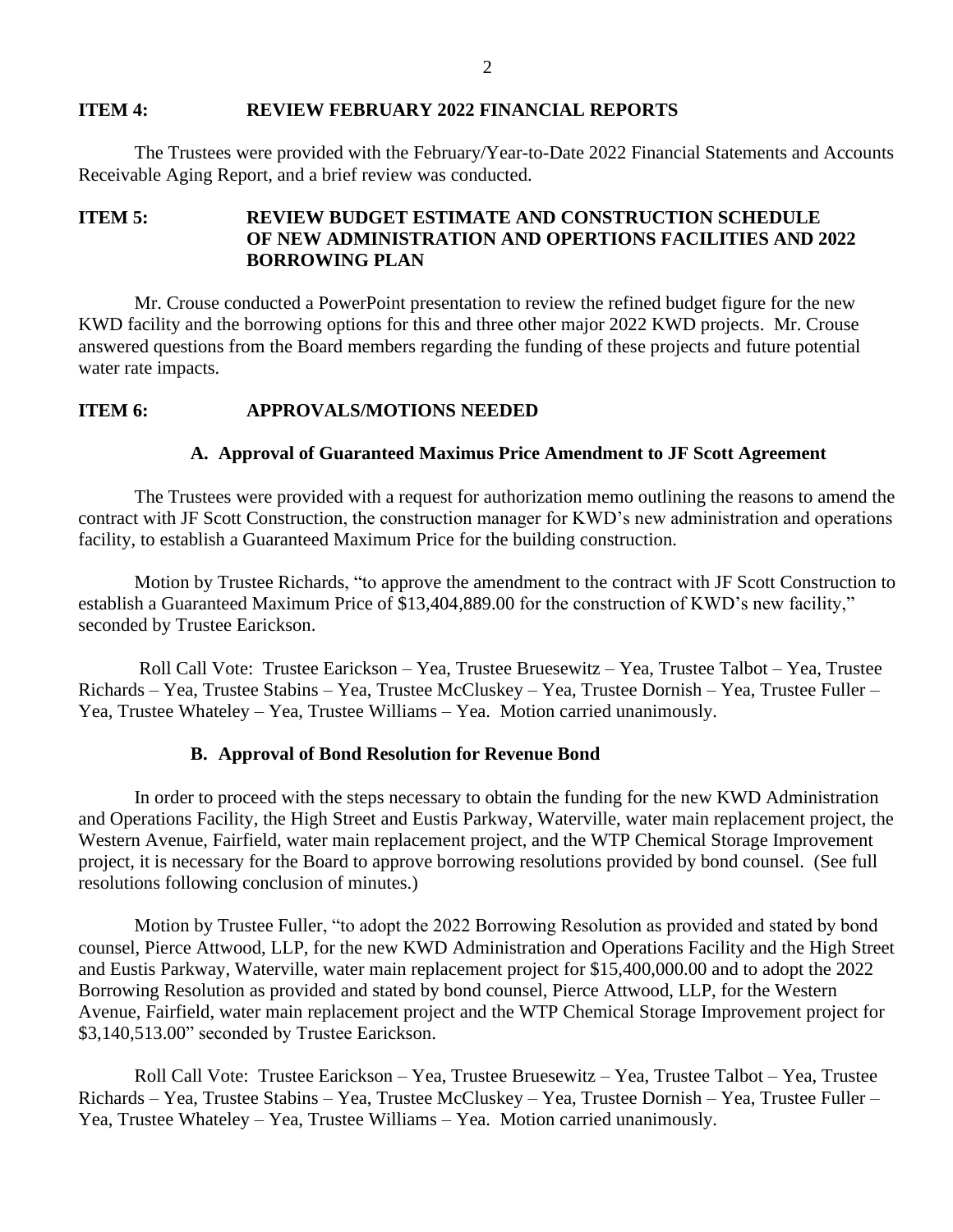### **C. Approval of Bond Resolution for DWSRF Borrowing**

See agenda item 6. B. above.

#### **D. Replacement of Clarifier Screens at WTP (One Clarifier)**

The Board members were provided with a request for authorization memo outlining the reasons for requesting approval of sole sourcing to WesTech Engineering the purchase of one clarifier media retainer screen and superstructure components. Mr. Bickford explained that this is for the materials only, the WTP staff will complete the installation. In the development of the 2022 capital budget, the plan had been to purchase materials to replace three clarifiers in 2022, but because the cost was higher than anticipated, this request is for only one. The Trustees discussed the option of purchasing materials for more than one replacement as the cost may increase in future years, and a motion was proposed.

Motion by Trustee Williams, "to authorize the purchase of two clarifier media retainer screens and the support superstructure components from WesTech Engineering for \$122,444.00," seconded by Trustee Earickson.

Roll Call Vote: Trustee Earickson – Yea, Trustee Bruesewitz – Yea, Trustee Talbot – Yea, Trustee Richards – Yea, Trustee Stabins – Yea, Trustee McCluskey – Yea, Trustee Dornish – Yea, Trustee Fuller – Yea, Trustee Whateley – Yea, Trustee Williams – Yea. Motion carried unanimously.

#### **E. Approval of Contract Award for WTP Chemical Storage and Feed Upgrade**

The Board members were presented with a request for authorization memo which included proposals from two bidders for the WTP Chemical Storage Improvement project. The Board members discussed this project, and a motion was proposed.

Motion by Trustee McCluskey, "to accept the low bid from Penta Corporation for \$1,284,000.00 for the WTP Chemical Storage Improvement project," seconded by Trustee Fuller.

Roll Call Vote: Trustee Earickson – Yea, Trustee Bruesewitz – Yea, Trustee Talbot – Yea, Trustee Richards – Yea, Trustee Stabins – Yea, Trustee McCluskey – Yea, Trustee Dornish – Yea, Trustee Fuller – Yea, Trustee Whateley – Yea, Trustee Williams – Yea. Motion carried unanimously.

### **ITEM 7: GENERAL MANAGER'S REPORT**

The Trustees were provided with the General Manager's report, and a brief review was conducted by Mr. Crouse.

Mr. Crouse and Mr. Bickford updated the Board members on the ongoing trespassing/unauthorized removal of vegetation on KWD's land issue and the most recent legal action. Mr. Crouse also mentioned that KWD has an upcoming project to reforest areas of open field owned by KWD in the China Lake Watershed which had been illegally mowed over many years.

In response to a question by Trustee Earickson, Mr. Crouse replied that due to the spring weather and soft grounds, the tree harvest in the China Lake South Narrows Peninsula has been delayed until next winter.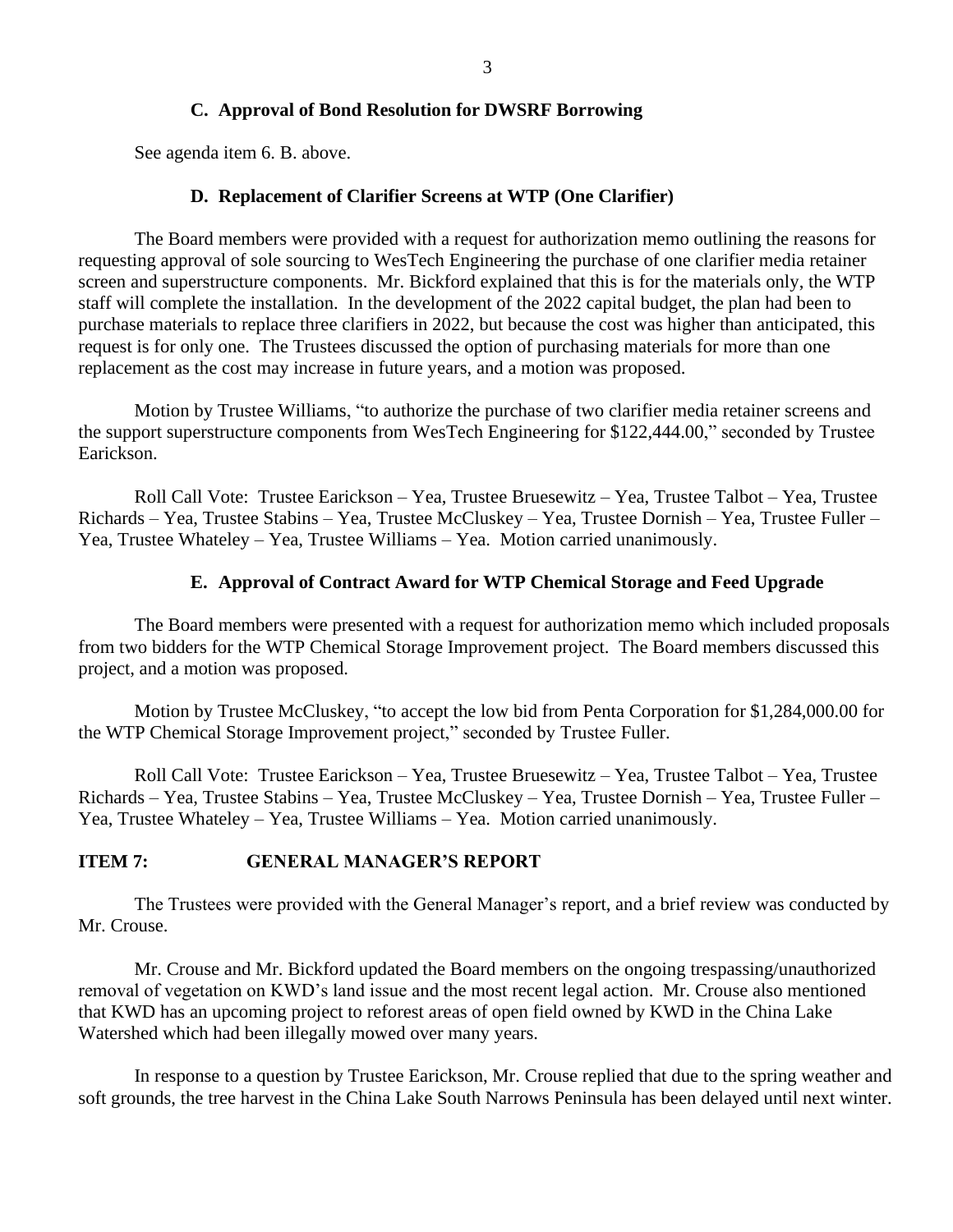Mr. Zetterman demonstrated overhead video footage of the KWD Water Treatment Plant and Twin Water Reservoir Tanks captured by the camera of the recently purchased aerial drone.

Motion by Trustee Talbot, "to accept the General Manager's Report as presented," seconded by Trustee Williams.

Roll Call Vote: Trustee Earickson – Yea, Trustee Talbot – Yea, Trustee Richards – Yea, Trustee Stabins – Yea, Trustee McCluskey – Yea, Trustee Dornish – Yea, Trustee Fuller – Yea, Trustee Whateley – Yea, Trustee Williams – Yea. Motion carried unanimously.

### **ITEM 8: TRUSTEE COMMENTS, CONCERNS, AND/OR IDEAS**

The Board discussed State Revolving Funds (SRF), American Rescue Plan Act (ARPA) Funds, Homeland Security Grants. They also had a general discussion regarding a secondary source of supply for KWD.

# **ITEM 9: PUBLIC PARTICIPATION**

None

# **ITEM 10: AS NEEDED: EXECUTIVE SESSION – 1 MRS §405. EXECUTIVE SESSIONS**

### **A. 1 MRS §405 6. C. Request to Purchase Land**

At 9:25 a.m., motion by Trustee Talbot, "to enter Executive Session under MRSA Title 1, Section 405-6C, Real Estate Transactions," seconded by Trustee Williams.

Roll Call Vote: Trustee Earickson – Yea, Trustee Talbot – Yea, Trustee Richards – Yea, Trustee Stabins – Yea, Trustee McCluskey – Yea, Trustee Dornish – Yea, Trustee Fuller – Yea, Trustee Whateley – Yea, Trustee Williams – Yea. Motion carried unanimously.

At 9:40 a.m., President Stabins brought the Board out of Executive Session.

Motion by Trustee Williams, "to adjourn the meeting," seconded by Trustee McCluskey.

Roll Call Vote: Trustee Earickson – Yea, Trustee Talbot – Yea, Trustee Richards – Yea, Trustee Stabins – Yea, Trustee McCluskey – Yea, Trustee Dornish – Yea, Trustee Fuller – Yea, Trustee Whateley – Yea, Trustee Williams – Yea. Motion carried unanimously.

Meeting adjourned at 9:41 a.m.

Sue Markatine, Recording Secretary

\_\_\_\_\_\_\_\_\_\_\_\_\_\_\_\_\_\_\_\_\_\_\_\_\_\_\_\_\_\_\_\_\_\_\_\_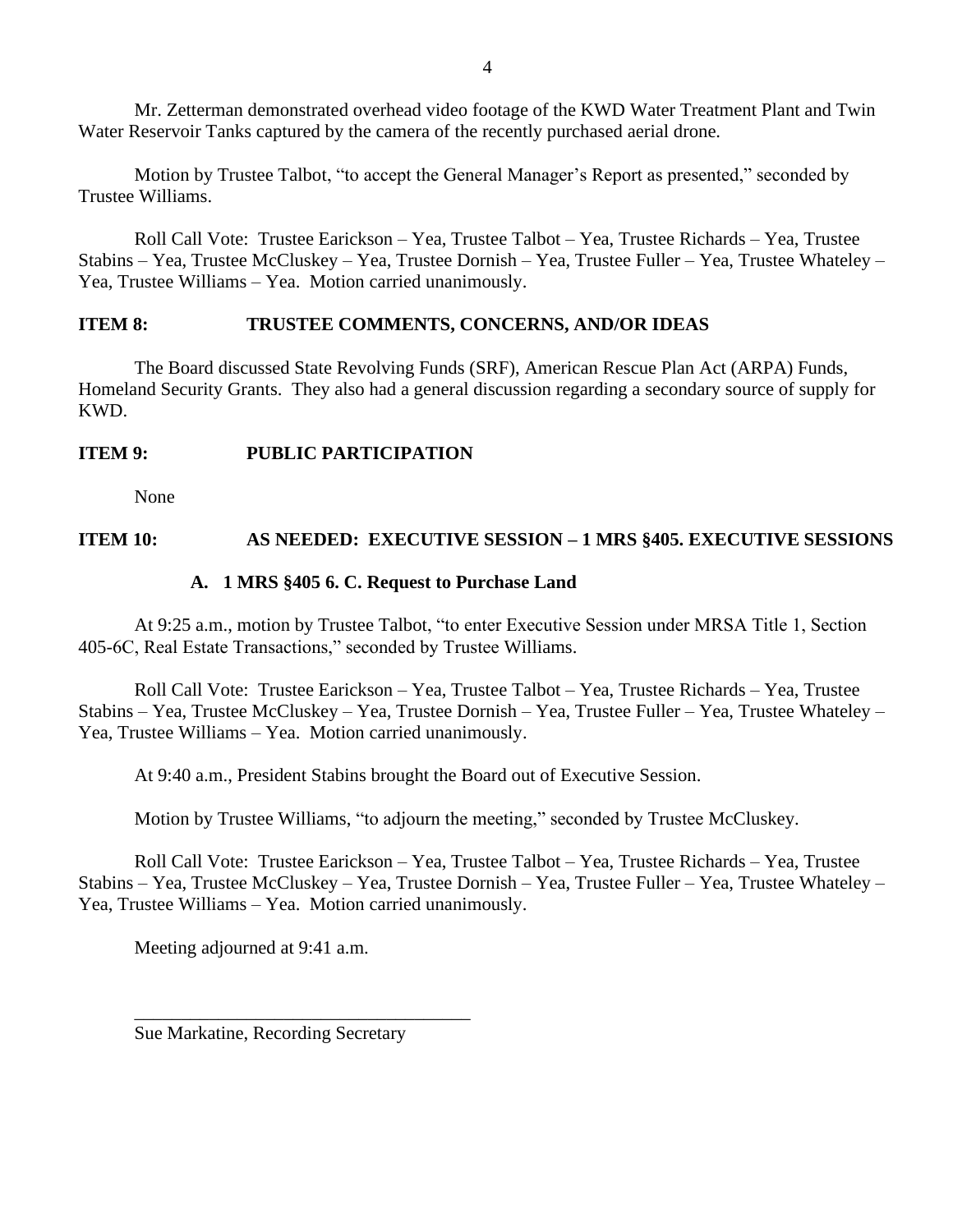# **KENNEBEC WATER DISTRICT RESOLUTION AUTHORIZING BONDS IN THE AGGREGATE PRINCIPAL AMOUNT NOT TO EXCEED \$15,400,000**

**BE IT HEREBY RESOLVED** by the Board of Trustees of the Kennebec Water District (the "District") assembled:

**THAT:** Pursuant to the District Charter, and all other authority thereto enabling, and subject to and conditioned on an approving order of the Public Utilities Commission of the State of Maine (the "PUC"), there is hereby authorized and approved issuance of the District's bonds and/or temporary notes in anticipation thereof in an aggregate principal amount not to exceed \$15,400,000 (the "Bonds"), the proceeds of which are appropriated for and shall be used to finance the costs to acquire land or an interest in land, and to design, construct, install, furnish and equip the following (collectively, the "Projects"):

| <b>Description</b>                                    | Amount       |  |
|-------------------------------------------------------|--------------|--|
| New District administration and operations facilities | \$13,700,000 |  |
| Water Main Projects – High Street / Eustis Parkway    | \$1,700,000  |  |

**THAT:** The General Manager of the District is hereby authorized, in the name of and on behalf of the District, to execute and file with the PUC an application to authorize the District to issue such Bonds, and any such prior action is hereby ratified and approved.

**THAT:** The Bonds and temporary notes authorized hereby shall be executed in the name of and on behalf of the District by its Treasurer, countersigned by its President and shall bear the corporate seal of the District thereon, attested by its Clerk.

**THAT:** The Treasurer of the District is hereby authorized and empowered, in the name of and on behalf of the District, to establish, determine and approve the time(s) of the sale, award and settlement of the Bonds and temporary notes authorized hereby (which may be publicly sold or privately placed, on a competitive or negotiated basis, and issued in serial form or as term bonds, or a combination thereof), the date(s), maturity(ies) (not to exceed 30 years from the date(s) of issuance), denomination(s), interest rate(s), payment date(s), place(s) of payment, and all other details of such Bonds and temporary notes, and to provide that any of such Bonds and temporary notes may be made subject to call for redemption, with or without premium, before their stated maturity date(s), such determination and approval to be conclusively evidenced by his execution thereof.

**THAT:** The Treasurer of the District is hereby authorized and empowered, in the name of and on behalf of the District, to execute and deliver all such contracts, agreements, investment agreements, tax compliance agreements or arbitrage certificates, closing certificates, instruments and other documents as may be necessary or advisable, in connection with the financing of the Projects and the sale, execution, issuance, and delivery by the District of the Bonds and temporary notes authorized hereby, and the investment of the proceeds thereof (the "Bond Documents"), which Bond Documents shall be in such form and contain such terms and provisions including, without limitation, the waiving of the District's sovereign or governmental immunity with respect to the enforceability of any of the forgoing, which waiver of sovereign or governmental immunity is hereby authorized, confirmed and approved, and such other details as he shall establish, determine and approve, such determination and approval to be conclusively evidenced by his execution thereof.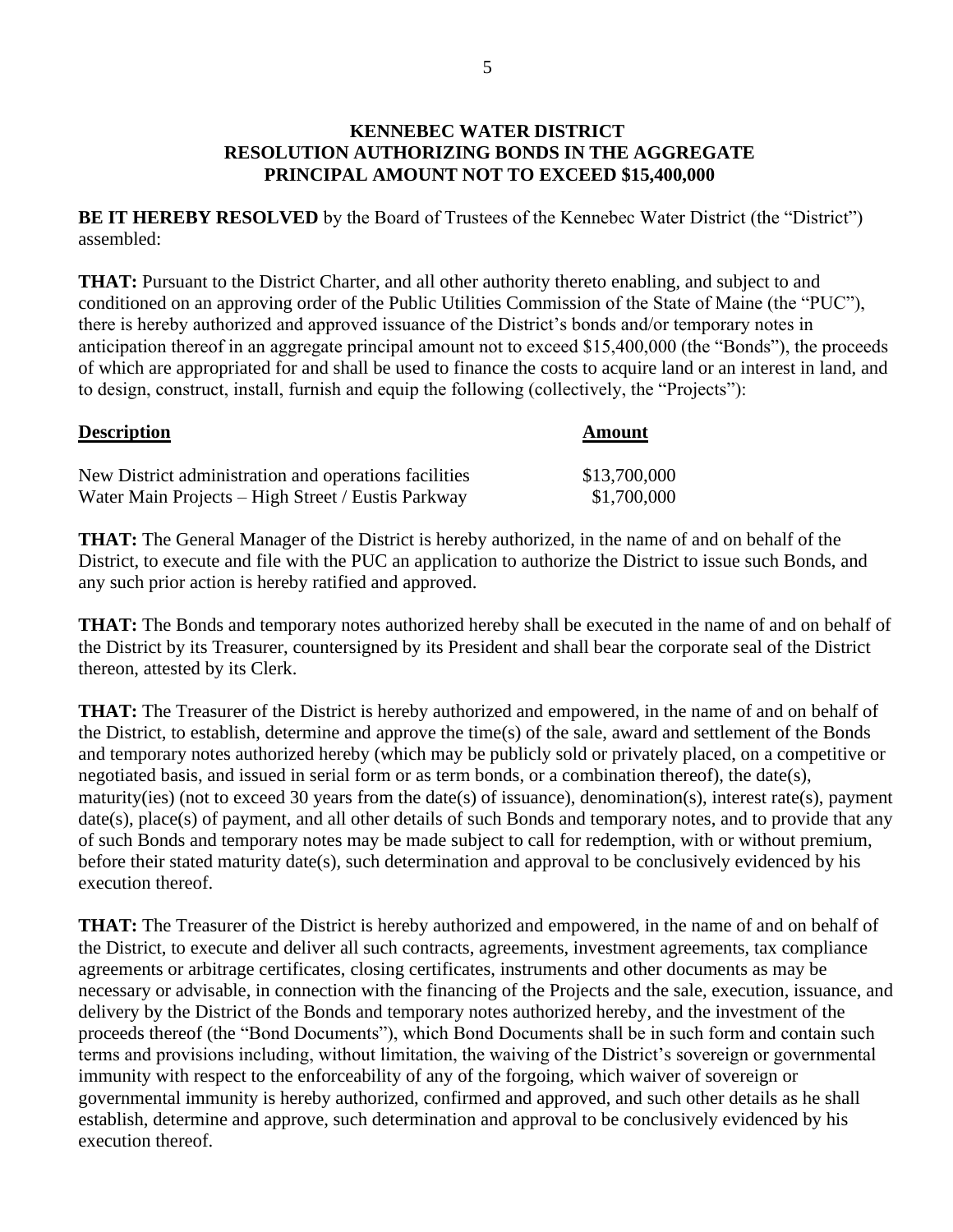**THAT:** If the Bonds and temporary notes authorized hereby (or any portion thereof) are issued to the Maine Municipal Bond Bank (the "Bond Bank") pursuant to the Bond Bank's Safe Drinking Water Revolving Loan Fund program or its general resolution borrowing program, the Treasurer and President of the District are hereby authorized and empowered, in the name of and on behalf of the District, to execute and deliver, under the seal of the District attested by its Clerk, one or more loan agreements between the District and the Bond Bank providing for loans from the Bond Bank to the District in an amount not to exceed in the aggregate the amount of such Bonds and temporary notes, said loan agreements to be substantially in the usual and ordinary form utilized by the Bond Bank in connection with the Safe Drinking Water State Revolving Loan Fund or its general resolution borrowing program, which is hereby approved, to contain such other terms and provisions, as the Treasurer and President may establish, determine and approve, such determination and approval to be conclusively evidenced by their execution thereof.

**THAT:** The Treasurer of the District is hereby authorized and empowered, in the name of and on behalf of the District, to select the underwriter, registrar, paying agent and transfer agent, municipal or financial advisor, and bond counsel for the Bonds and temporary notes authorized hereby and to execute and deliver any contracts or agreements as may be necessary or appropriate in connection therewith.

**THAT:** The Treasurer of the District is hereby authorized and empowered, in the name of and on behalf of the District, to prepare, or cause to be prepared, a Preliminary Official Statement and an Official Statement for use in the offering and sale of the Bonds and temporary notes authorized hereby, such Preliminary Official Statement and Official Statement to be in such form and contain such information as may be established, determined and approved by the Treasurer, and that the use and distribution of the Preliminary Official Statement and the Official Statement in the name of and on behalf of the District in connection with offering such Bonds and temporary notes for sale is hereby approved.

**THAT:** The Bonds and temporary notes authorized hereby shall be transferable only on the registration books of the District kept by the transfer agent, and said principal amount of such Bonds and temporary notes of the same maturity (but not of other maturity), upon surrender thereof at the principal office of the transfer agent, with a written instrument of transfer satisfactory to the transfer agent duly executed by the registered owner or his or her attorney duly authorized in writing.

**THAT:** The Treasurer and President of the District from time to time, in the name of and on behalf of the District, shall execute such bonds and temporary notes as may be required to provide for exchanges or transfers of the Bonds and temporary notes authorized hereby, and in case any officer of the District whose signature appears on any of such bonds or temporary notes shall cease to be such officer before the delivery of such bonds or temporary notes, such signature shall nevertheless be valid and sufficient for all purposes, the same as if such officer had remained in office until delivery thereof.

**THAT:** Upon each exchange or transfer of the Bonds or temporary notes authorized hereby, the District and transfer agent may make a charge sufficient to cover any tax, fee, or other governmental charge required to be paid with respect to such transfer or exchange, and subsequent to the first exchange or transfer, the cost of which shall be borne by the District, the cost of preparing new bonds or temporary notes upon exchanges or transfers thereof shall be paid by the person requesting the same.

**THAT:** In lieu of physical certificates of the Bonds and temporary notes authorized hereby, the Treasurer of the District is authorized and empowered, in the name of and on behalf of the District, to undertake all acts necessary to provide for the issuance and transfer of such Bonds and temporary notes in book-entry form pursuant to the Depository Trust Company Book-Entry Only System, as an alternative to the provisions of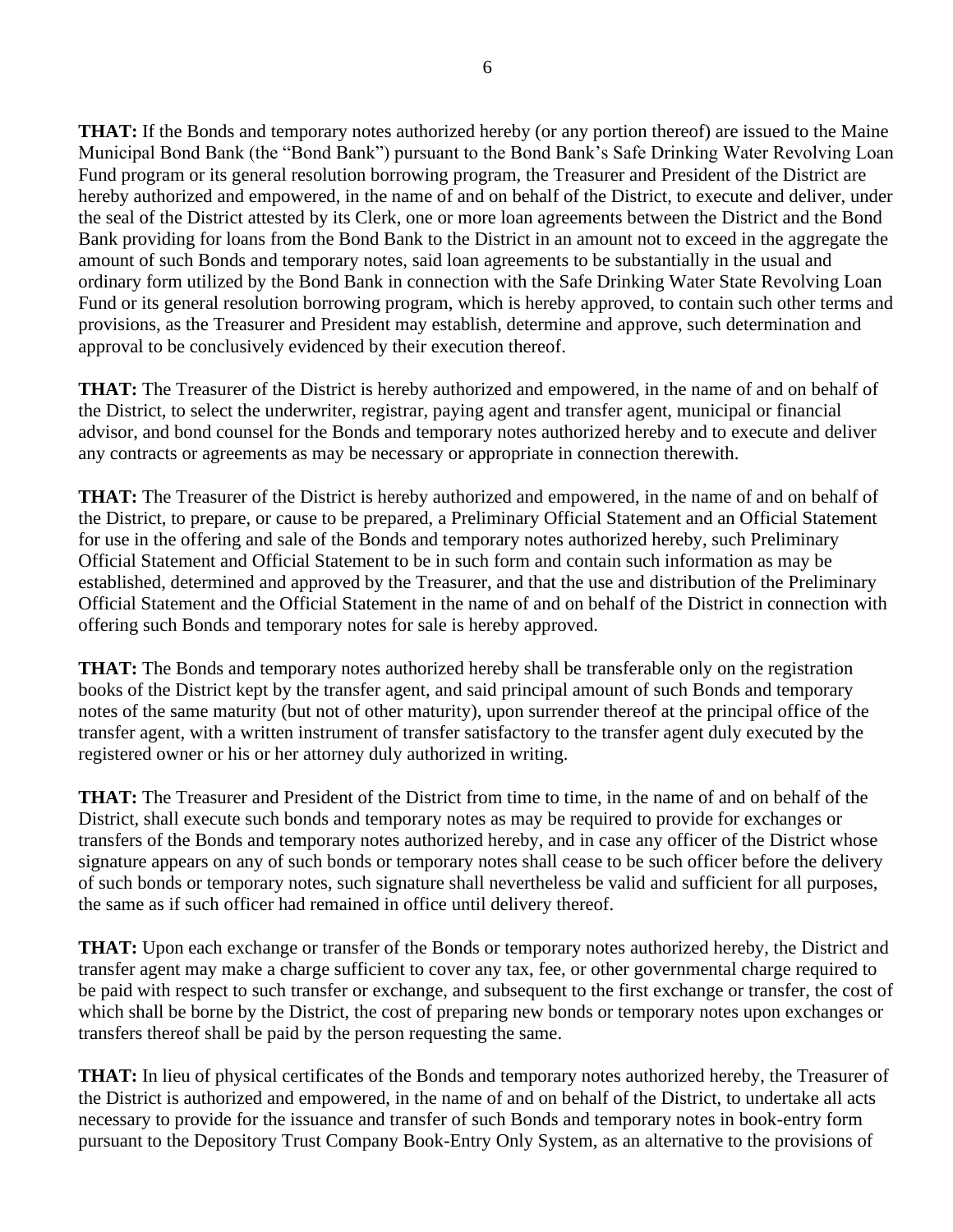**THAT:** The Bonds and temporary notes authorized hereby may be issued an either a taxable or a tax-exempt basis, or a combination thereof, as determined by the Treasurer of the District.

**THAT:** If the Bonds or temporary notes authorized hereby (or any portion thereof) are issued on a taxexempt basis, the Treasurer of the District is hereby authorized and empowered to covenant and certify in the name of and on behalf of the District that no part of the proceeds of the issue and sale of such Bonds or temporary notes shall be used directly or indirectly to acquire any securities or obligations, the acquisition of which would cause such Bonds or temporary notes to be "private activity bonds " or "arbitrage bonds" within the meaning of Sections 141 and 148 of the Internal Revenue Code of 1986, as amended (the "Code").

**THAT:** If the Bonds and temporary notes authorized hereby (or any portion thereof) are issued on a taxexempt basis, the Treasurer of the District be and hereby is authorized and empowered to designate such Bonds and temporary notes as qualified tax exempt obligations for purposes of Section 265(b)(3) of the Code, to the extent such designation is available and permissible under said Section 265(b)(3).

**THAT:** If the Bonds and temporary notes authorized hereby (or any portion thereof) are issued on a taxexempt basis, the Treasurer of the District is authorized and empowered, in the name of and on behalf of the District, to covenant and agree for the benefit of the holders of such Bonds and temporary notes, that the District will file any required reports and take any other action that may be necessary to ensure that the interest on the Bonds or temporary notes is and will remain exempt from federal income taxation, and that the District will refrain from any action that would cause the interest on such Bonds or notes to be subject to federal income taxation.

**THAT:** The term "cost" or "costs" as used herein and applied to the Projects, or any portion thereof, includes, but is not limited to (1) the purchase price or acquisition cost of all or any portion of the Projects; (2) the cost to design, construct, renovate, improve, furnish and equip the Projects; (3) the cost of land, easements and other real property interests, landscaping and site preparation, all appurtenances and other fixtures, facilities, buildings and structures either on, above, or under the ground which are used or usable in connection with the Projects; (4) the cost of feasibility studies, surveys, environmental studies and assessments, engineering, plans and specifications, legal and other professional services associated with the Projects; and (5) issuance costs, including premiums for insurance, capitalized interest and other financing charges, fees and expenses relating to the authorization, issuance and delivery of the Bonds and temporary notes authorized hereby.

**THAT:** The investment earnings on the proceeds of the Bonds and temporary notes authorized hereby, if any, and the excess proceeds of such Bonds and temporary notes (including original issue premium), if any, are hereby appropriated and applied for the following purposes, as determined by the Treasurer of the District:

1. To any costs of the Projects in excess of the principal amount of such Bonds or temporary notes;

2. If issued on a tax-exempt basis, in accordance with applicable terms and provisions of the Arbitrage and the Use of Proceeds Certificate delivered in connection with the sale of the Bonds or temporary notes;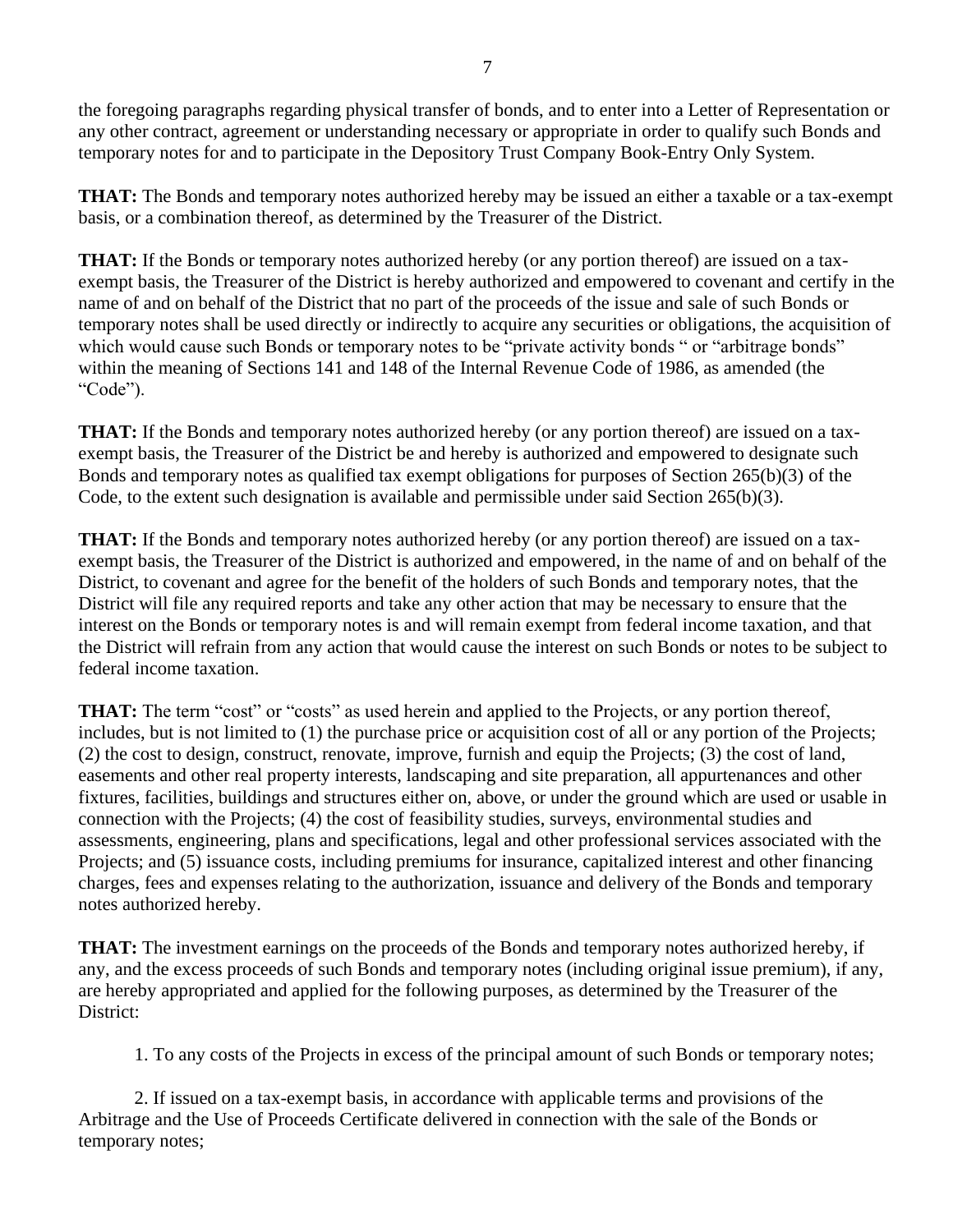- 3. To pay debt service on the Bonds; and
- 4. To the District's general fund.

**THAT:** If the actual cost of any Project differs from the estimated cost set forth herein, whether due to completion, delay or abandonment of the Project or for any other reason, the Treasurer of the District is authorized, in his discretion, to reallocate proceeds of the bonds to any other listed Project.

**THAT:** That the District covenants to establish, maintain, apportion, revise and collect assessments, rates and/or charges for water services furnished by the District to pay when due the current expenses of operating and maintaining the District's water system, and to pay when due, or to provide for such payment, all indebtedness created or assumed by the District.

**THAT:** The Treasurer, President and Clerk of the District and other proper officials of the District be, and hereby are authorized and empowered in its name of and on its behalf to do or cause to be done all such acts and things as may be necessary or advisable, with the advice of counsel for the District, to effect the sale, issuance, execution, and delivery by the District of the Bonds and temporary notes authorized hereby.

**THAT:** If the Treasurer, President or Clerk of the District are for any reason unavailable to approve and execute the Bonds and temporary notes authorized hereby, or any of the Bond Documents to be delivered with respect thereto, the person or persons then acting in any such capacity, whether as an assistant, a deputy, on an acting or interim basis or otherwise (including but not limited to the District's Vice President acting for the President and the District's Assistant Treasurer acting for the Treasurer), is authorized to act for such official with the same force and effect as if such person had herself performed such act.

**THAT:** If any of authorized representatives of the District who have signed or sealed the Bonds and temporary notes authorized hereby shall cease to be such officers or officials before such Bonds or temporary notes so signed and sealed shall have been actually delivered by the District and / or authenticated, such Bonds or temporary notes nevertheless may be issued, delivered and authenticated with the same force and effect as though the person or persons who signed or sealed such Bonds or temporary notes had not ceased to be such officer or official. also any such Bonds or temporary notes may be signed and sealed in the name of and on behalf of the District by those persons who, at the actual date of the execution of such Bonds or temporary notes, shall be the proper officers and officials of the District, although at the nominal date of such Bonds or temporary notes any such person shall not have been such officer or official.

**THAT:** During the term any of the Bonds are outstanding, the Treasurer of the District is hereby authorized and empowered to issue and deliver refunding bonds to refund some or all of the Bonds then outstanding, and to establish, determine and approve the date(s), maturity(ies) (not to exceed 40 years from the date(s) of issuance of the original Bonds), denomination(s), interest rate(s), payment date(s), place(s) of payment, and all other details of such refunding bonds, including the form and manner of their sale and award, such determination and approval to be conclusively evidenced by their execution thereof. The Treasurer of the District be and hereby is further authorized to provide that any of such refunding bonds authorized hereby be made callable, with or without premium, prior to their stated date(s) of maturity, and each refunding bond issued hereunder shall be signed by the Treasurer and the President of the District, shall be sealed with the seal of the District, attested to by its Clerk.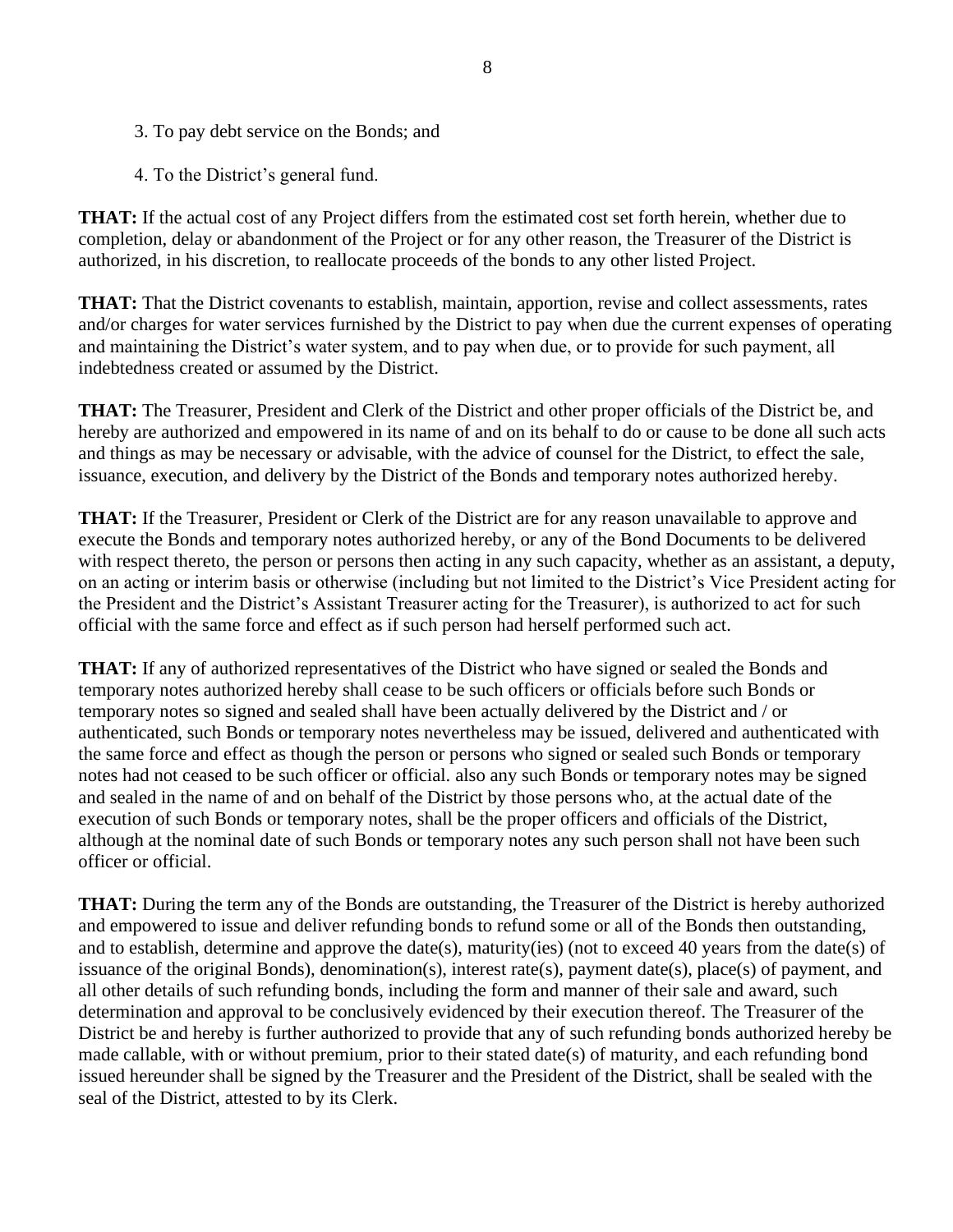**THAT:** These resolutions constitute a Declaration of Official Intent by the District pursuant to Treasury Regulation §1.150-2 to reimburse any original expenditures on the Projects.

# **KENNEBEC WATER DISTRICT RESOLUTION AUTHORIZING A LOAN IN THE AGGREGATE PRINCIPAL AMOUNT NOT TO EXCEED \$3,140,513**

**BE IT HEREBY RESOLVED** by the Board of Trustees of the Kennebec Water District (the "District") assembled:

THAT: Pursuant to the District Charter, and all other authority thereto enabling, and subject to and conditioned on an approving order of the Public Utilities Commission of the State of Maine (the "PUC"), there is hereby authorized and approved a borrowing in the aggregate principal amount not to exceed \$3,140,513 (of which a portion is anticipated to be forgiven), and issuance of the District's bonds and/or temporary notes in anticipation thereof therefor (the "Bonds"), the proceeds of which are appropriated for and shall be used to finance the costs to acquire land or an interest in land, and to design, construct, install, furnish and equip the following (collectively, the "Projects"):

| <b>Description</b>                                | <b>Amount</b> |  |
|---------------------------------------------------|---------------|--|
| Water Treatment Plant upgrades (Chemical Storage) | \$1,594,000   |  |
| Water Main Project – Western Avenue               | \$1,546,513   |  |

**THAT:** The General Manager of the District is hereby is authorized, in the name of and on behalf of the District, to execute and file with the PUC an application to authorize the District to issue such Bonds, and any such prior action is hereby ratified and approved.

**THAT:** The Bonds and temporary notes authorized hereby shall be executed in the name of and on behalf of the District by its Treasurer, countersigned by its President and shall bear the corporate seal of the District thereon, attested by its Clerk.

**THAT:** The Treasurer of the District is hereby authorized and empowered, in the name of and on behalf of the District, to establish, determine and approve the time(s) of the sale, award and settlement of the Bonds and temporary notes authorized hereby (which may be publicly sold or privately placed, on a competitive or negotiated basis, and issued in serial form or as term bonds, or a combination thereof), the date(s), maturity(ies) (not to exceed 30 years from the date(s) of issuance), denomination(s), interest rate(s), payment date(s), place(s) of payment, and all other details of such Bonds and temporary notes, and to provide that any of such Bonds and temporary notes may be made subject to call for redemption, with or without premium, before their stated maturity date(s), such determination and approval to be conclusively evidenced by his execution thereof.

**THAT:** The Treasurer of the District is hereby authorized and empowered, in the name of and on behalf of the District, to execute and deliver all such contracts, agreements, investment agreements, tax compliance agreements or arbitrage certificates, closing certificates, instruments and other documents as may be necessary or advisable, in connection with the financing of the Projects and the sale, execution, issuance, and delivery by the District of the Bonds and temporary notes authorized hereby, and the investment of the proceeds thereof (the "Bond Documents"), which Bond Documents shall be in such form and contain such terms and provisions including, without limitation, the waiving of the District's sovereign or governmental immunity with respect to the enforceability of any of the forgoing, which waiver of sovereign or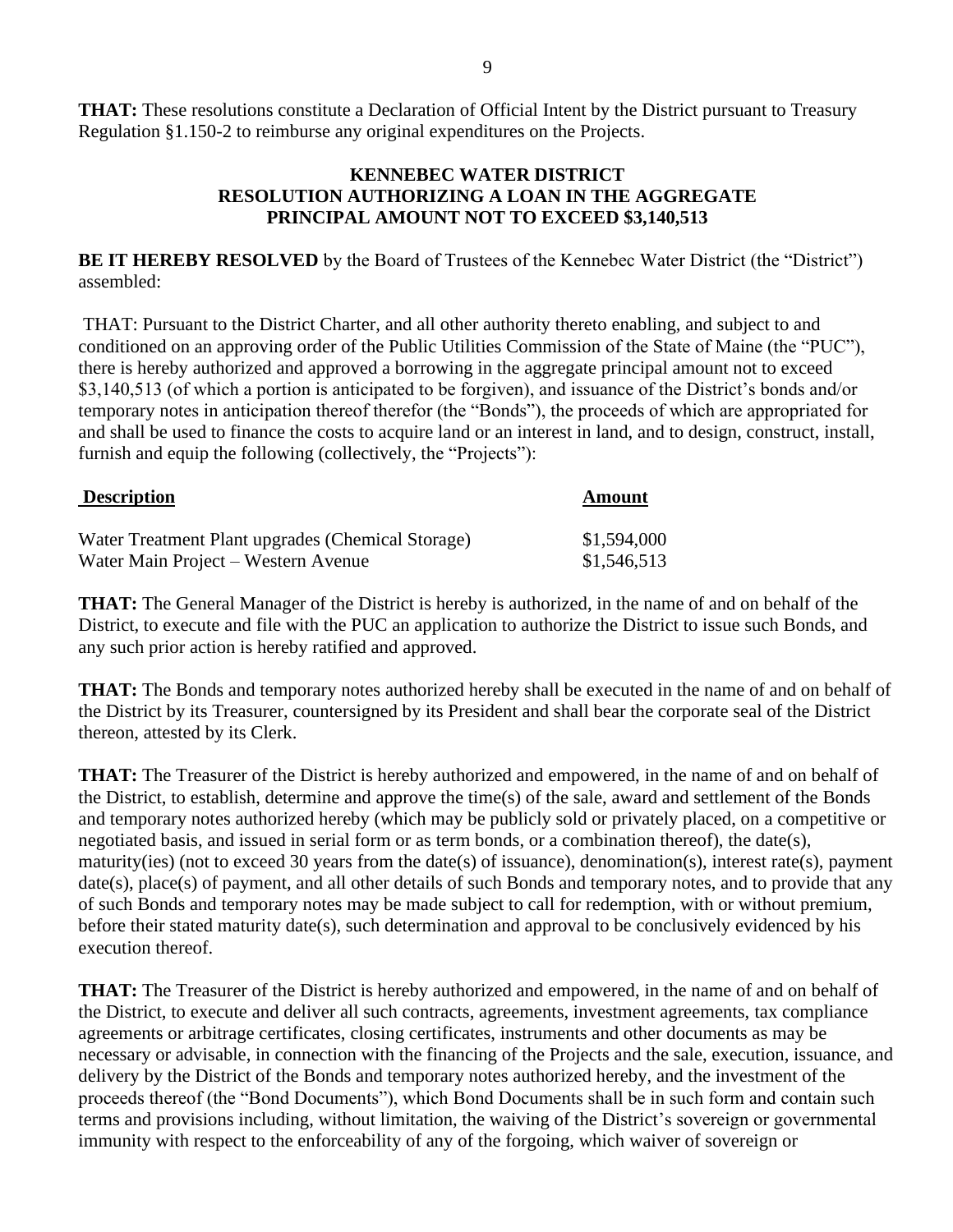governmental immunity is hereby authorized, confirmed and approved, and such other details as he shall establish, determine and approve, such determination and approval to be conclusively evidenced by his execution thereof.

**THAT:** If the Bonds and temporary notes authorized hereby (or any portion thereof) are issued to the Maine Municipal Bond Bank (the "Bond Bank") pursuant to the Bond Bank's Safe Drinking Water Revolving Loan Fund program or its general resolution borrowing program, the Treasurer and President of the District are hereby authorized and empowered, in the name of and on behalf of the District, to execute and deliver, under the seal of the District attested by its Clerk, one or more loan agreements between the District and the Bond Bank providing for loans from the Bond Bank to the District in an amount not to exceed in the aggregate the amount of such Bonds and temporary notes, said loan agreements to be substantially in the usual and ordinary form utilized by the Bond Bank in connection with the Safe Drinking Water State Revolving Loan Fund or its general resolution borrowing program, which is hereby approved, to contain such other terms and provisions, as the Treasurer and President may establish, determine and approve, such determination and approval to be conclusively evidenced by their execution thereof.

**THAT:** The Treasurer of the District is hereby authorized and empowered, in the name of and on behalf of the District, to select the underwriter, registrar, paying agent and transfer agent, municipal or financial advisor, and bond counsel for the Bonds and temporary notes authorized hereby and to execute and deliver any contracts or agreements as may be necessary or appropriate in connection therewith.

**THAT:** The Treasurer of the District is hereby authorized and empowered, in the name of and on behalf of the District, to prepare, or cause to be prepared, a Preliminary Official Statement and an Official Statement for use in the offering and sale of the Bonds and temporary notes authorized hereby, such Preliminary Official Statement and Official Statement to be in such form and contain such information as may be established, determined and approved by the Treasurer, and that the use and distribution of the Preliminary Official Statement and the Official Statement in the name of and on behalf of the District in connection with offering such Bonds and temporary notes for sale is hereby approved.

**THAT:** The Bonds and temporary notes authorized hereby shall be transferable only on the registration books of the District kept by the transfer agent, and said principal amount of such Bonds and temporary notes of the same maturity (but not of other maturity), upon surrender thereof at the principal office of the transfer agent, with a written instrument of transfer satisfactory to the transfer agent duly executed by the registered owner or his or her attorney duly authorized in writing.

**THAT:** The Treasurer and President of the District from time to time, in the name of and on behalf of the District, shall execute such bonds and temporary notes as may be required to provide for exchanges or transfers of the Bonds and temporary notes authorized hereby, and in case any officer of the District whose signature appears on any of such bonds or temporary notes shall cease to be such officer before the delivery of such bonds or temporary notes, such signature shall nevertheless be valid and sufficient for all purposes, the same as if such officer had remained in office until delivery thereof.

**THAT:** Upon each exchange or transfer of the Bonds or temporary notes authorized hereby, the District and transfer agent may make a charge sufficient to cover any tax, fee, or other governmental charge required to be paid with respect to such transfer or exchange, and subsequent to the first exchange or transfer, the cost of which shall be borne by the District, the cost of preparing new bonds or temporary notes upon exchanges or transfers thereof shall be paid by the person requesting the same.

**THAT:** In lieu of physical certificates of the Bonds and temporary notes authorized hereby, the Treasurer of the District is authorized and empowered, in the name of and on behalf of the District, to undertake all acts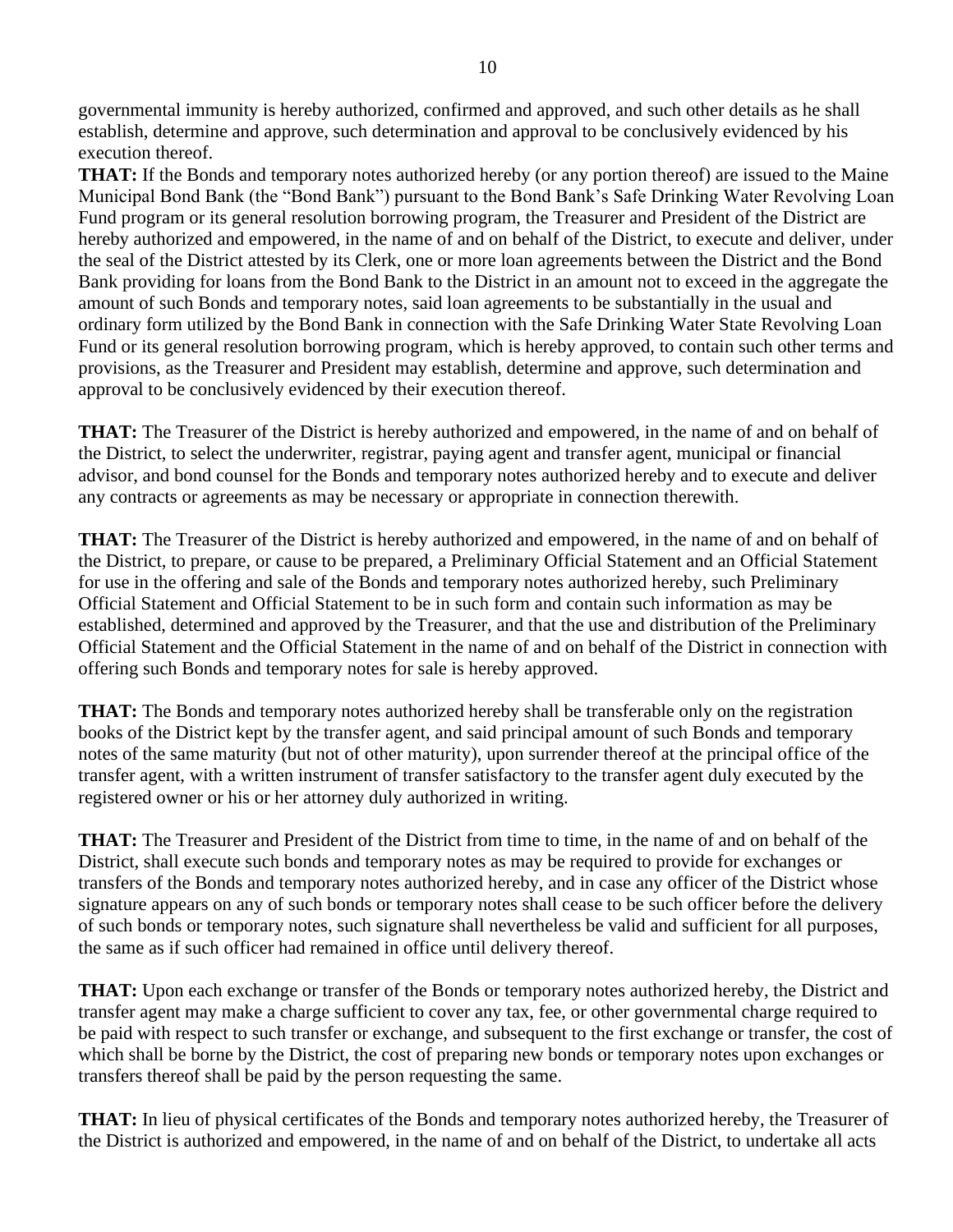necessary to provide for the issuance and transfer of such Bonds and temporary notes in book-entry form pursuant to the Depository Trust Company Book-Entry Only System, as an alternative to the provisions of the foregoing paragraphs regarding physical transfer of bonds, and to enter into a Letter of Representation or any other contract, agreement or understanding necessary or appropriate in order to qualify such Bonds and temporary notes for and to participate in the Depository Trust Company Book-Entry Only System.

**THAT:** The Bonds and temporary notes authorized hereby may be issued an either a taxable or a tax-exempt basis, or a combination thereof, as determined by the Treasurer of the District.

**THAT:** If the Bonds or temporary notes authorized hereby (or any portion thereof) are issued on a taxexempt basis, the Treasurer of the District is hereby authorized and empowered to covenant and certify in the name of and on behalf of the District that no part of the proceeds of the issue and sale of such Bonds or temporary notes shall be used directly or indirectly to acquire any securities or obligations, the acquisition of which would cause such Bonds or temporary notes to be "private activity bonds " or "arbitrage bonds" within the meaning of Sections 141 and 148 of the Internal Revenue Code of 1986, as amended (the "Code").

**THAT:** If the Bonds and temporary notes authorized hereby (or any portion thereof) are issued on a taxexempt basis, the Treasurer of the District be and hereby is authorized and empowered to designate such Bonds and temporary notes as qualified tax exempt obligations for purposes of Section 265(b)(3) of the Code, to the extent such designation is available and permissible under said Section 265(b)(3).

**THAT:** If the Bonds and temporary notes authorized hereby (or any portion thereof) are issued on a taxexempt basis, the Treasurer of the District is authorized and empowered, in the name of and on behalf of the District, to covenant and agree for the benefit of the holders of such Bonds and temporary notes, that the District will file any required reports and take any other action that may be necessary to ensure that the interest on the Bonds or temporary notes is and will remain exempt from federal income taxation, and that the District will refrain from any action that would cause the interest on such Bonds or notes to be subject to federal income taxation.

**THAT:** The term "cost" or "costs" as used herein and applied to the Projects, or any portion thereof, includes, but is not limited to (1) the purchase price or acquisition cost of all or any portion of the Projects; (2) the cost to design, construct, renovate, improve, furnish and equip the Projects; (3) the cost of land, easements and other real property interests, landscaping and site preparation, all appurtenances and other fixtures, facilities, buildings and structures either on, above, or under the ground which are used or usable in connection with the Projects; (4) the cost of feasibility studies, surveys, environmental studies and assessments, engineering, plans and specifications, legal and other professional services associated with the Projects; and (5) issuance costs, including premiums for insurance, capitalized interest and other financing charges, fees and expenses relating to the authorization, issuance and delivery of the Bonds and temporary notes authorized hereby.

**THAT:** The investment earnings on the proceeds of the Bonds and temporary notes authorized hereby, if any, and the excess proceeds of such Bonds and temporary notes (including original issue premium), if any, are hereby appropriated and applied for the following purposes, as determined by the Treasurer of the District:

1. To any costs of the Projects in excess of the principal amount of such Bonds or temporary notes;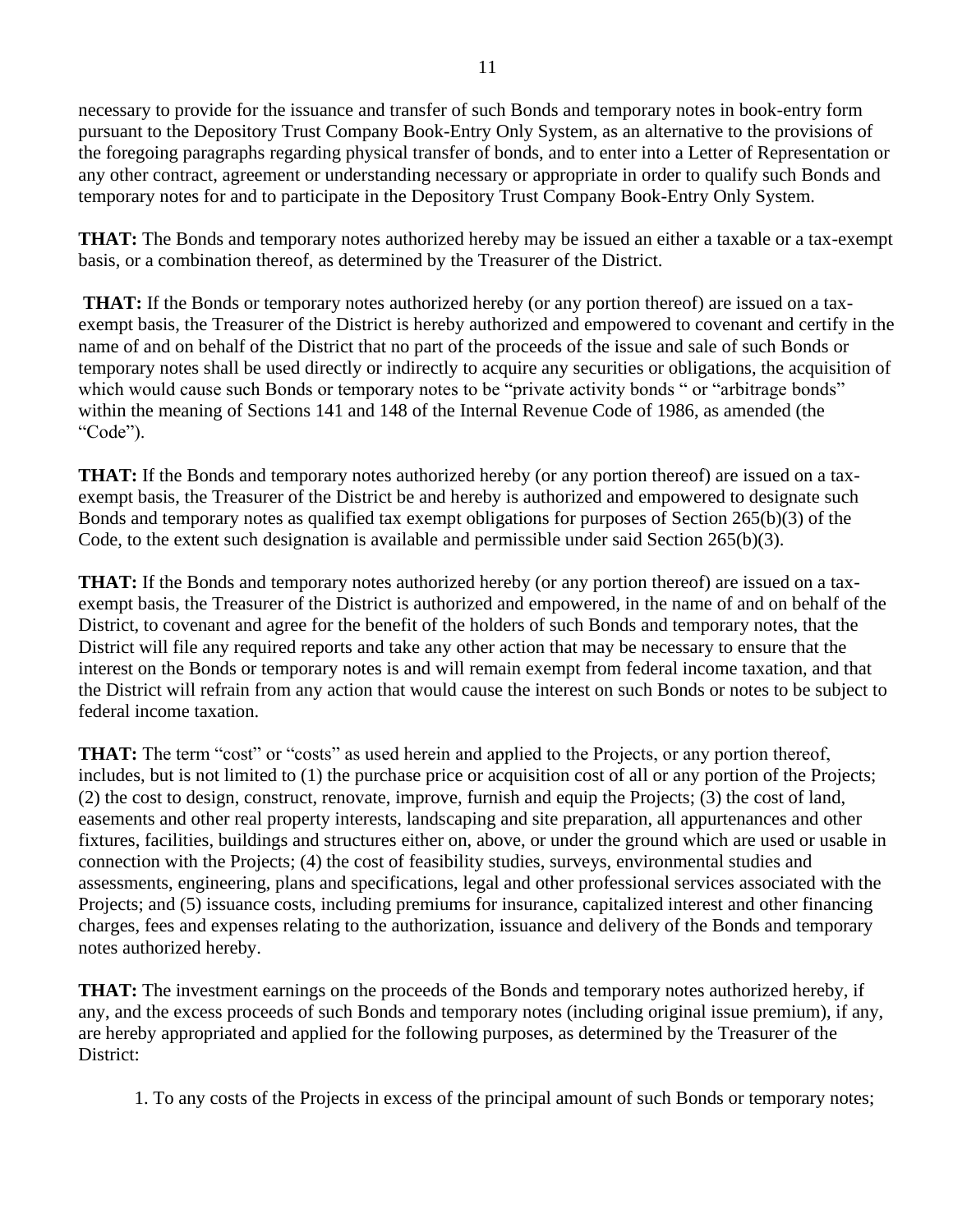2. If issued on a tax-exempt basis, in accordance with applicable terms and provisions of the Arbitrage and the Use of Proceeds Certificate delivered in connection with the sale of the Bonds or temporary notes;

- 3. To pay debt service on the Bonds; and
- 4. To the District's general fund.

**THAT:** If the actual cost of any Project differs from the estimated cost set forth herein, whether due to completion, delay or abandonment of the Project or for any other reason, the Treasurer of the District is authorized, in his discretion, to reallocate proceeds of the bonds to any other listed Project.

**THAT:** That the District covenants to establish, maintain, apportion, revise and collect assessments, rates and/or charges for water services furnished by the District to pay when due the current expenses of operating and maintaining the District's water system, and to pay when due, or to provide for such payment, all indebtedness created or assumed by the District.

**THAT:** The Treasurer, President and Clerk of the District and other proper officials of the District be, and hereby are authorized and empowered in its name of and on its behalf to do or cause to be done all such acts and things as may be necessary or advisable, with the advice of counsel for the District, to effect the sale, issuance, execution, and delivery by the District of the Bonds and temporary notes authorized hereby.

**THAT:** If the Treasurer, President or Clerk of the District are for any reason unavailable to approve and execute the Bonds and temporary notes authorized hereby, or any of the Bond Documents to be delivered with respect thereto, the person or persons then acting in any such capacity, whether as an assistant, a deputy, on an acting or interim basis or otherwise (including but not limited to the District's Vice President acting for the President and the District's Assistant Treasurer acting for the Treasurer), is authorized to act for such official with the same force and effect as if such person had herself performed such act.

**THAT:** If any of authorized representatives of the District who have signed or sealed the Bonds and temporary notes authorized hereby shall cease to be such officers or officials before such Bonds or temporary notes so signed and sealed shall have been actually delivered by the District and / or authenticated, such Bonds or temporary notes nevertheless may be issued, delivered and authenticated with the same force and effect as though the person or persons who signed or sealed such Bonds or temporary notes had not ceased to be such officer or official. also any such Bonds or temporary notes may be signed and sealed in the name of and on behalf of the District by those persons who, at the actual date of the execution of such Bonds or temporary notes, shall be the proper officers and officials of the District, although at the nominal date of such Bonds or temporary notes any such person shall not have been such officer or official.

**THAT:** During the term any of the Bonds are outstanding, the Treasurer of the District is hereby authorized and empowered to issue and deliver refunding bonds to refund some or all of the Bonds then outstanding, and to establish, determine and approve the date(s), maturity(ies) (not to exceed 40 years from the date(s) of issuance of the original Bonds), denomination(s), interest rate(s), payment date(s), place(s) of payment, and all other details of such refunding bonds, including the form and manner of their sale and award, such determination and approval to be conclusively evidenced by their execution thereof. The Treasurer of the District be and hereby is further authorized to provide that any of such refunding bonds authorized hereby be made callable, with or without premium, prior to their stated date(s) of maturity, and each refunding bond